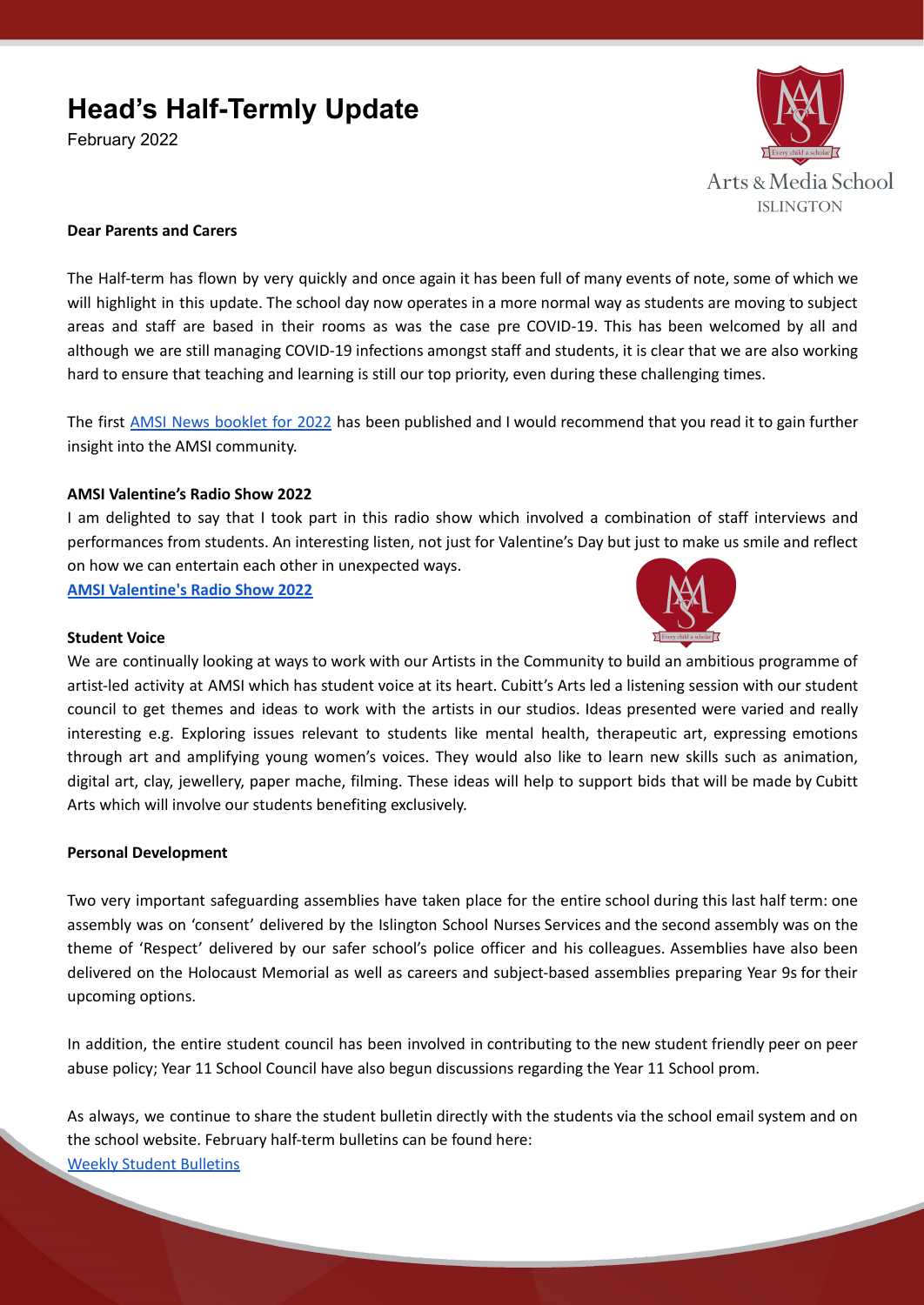# **Head's Half-Termly Update**



#### **Teaching and Learning**

We are currently in the midst of an exciting time for Year 9 as they chose their options for Key Stage 4. Students have had assemblies from all of the option subjects and have been discussing how subjects differ during Key Stage 4 from Key Stage 3. Further to our text at the end of the last half term we hope that you have been able to have a discussion with your child about their potential option choices. Students will be making their initial choices to discuss with their mentors by the 22nd February 2022. We look forward to seeing parents and carers at the Virtual Options Evening on the 24th February 2022 which starts at 5.30pm.

Year 11 students have all been given advance information for the forthcoming GCSEs where this has been published so revision should have begun and if it has not yet started, it is not too late. The advance information is one part of the package of changes for 2022 which have been shared with your child by their subject teachers. Please encourage them to make a revision timetable and ask them to show you what they have been doing; explaining your work to someone else is a great way of consolidating learning.

Key Stage 4 Prep and Homework Support has been well attended during the last half term and we hope to see even more students attend voluntarily. Key Stage 4 Prep opens at 8.30 am and KS3 Homework Support starts at 2.15 pm. It is a great place to get work done with the addition of support if necessary, please encourage your child to attend to support excellent study habits.

The library has been a huge success and reading across many genres supports writing and creativity; skills which are invaluable in life as well as exams. Please encourage your child to use the library and get them to tell you about what they are reading.

### **Behaviour and Attitudes**

At the start of term, we took the decision to introduce a half-termly behaviour focus, which saw the school community really looking to hone one of our 'Big Ten' rules; these can be found at the back of your child's planner. The focus for this half term was beginning and end to lesson routines - students are to enter rooms briskly, get out their REP (Reading Book, Equipment and Planner) and stand behind their desks until they are invited to sit down by their teacher. This has been successful in ensuring smooth and calm starts to lessons. The focus for the coming half term is on uniform. I will be asking Heads of Year to contact parents if there are issues with students' uniforms, and ask that you work with us to rectify them as soon as possible.

We have also introduced our extra-curricular enrichment programme after school on Mondays for Year 7 operating on an opt out only basis. Each form class is given one exciting extra-curricular activity per half term, which will operate on a carousel basis throughout the rest of this year. Our current offer is as follows:

**Leadership and Sports - Arsenal FC • African Drumming • Street Dance • Yoga • Chess**